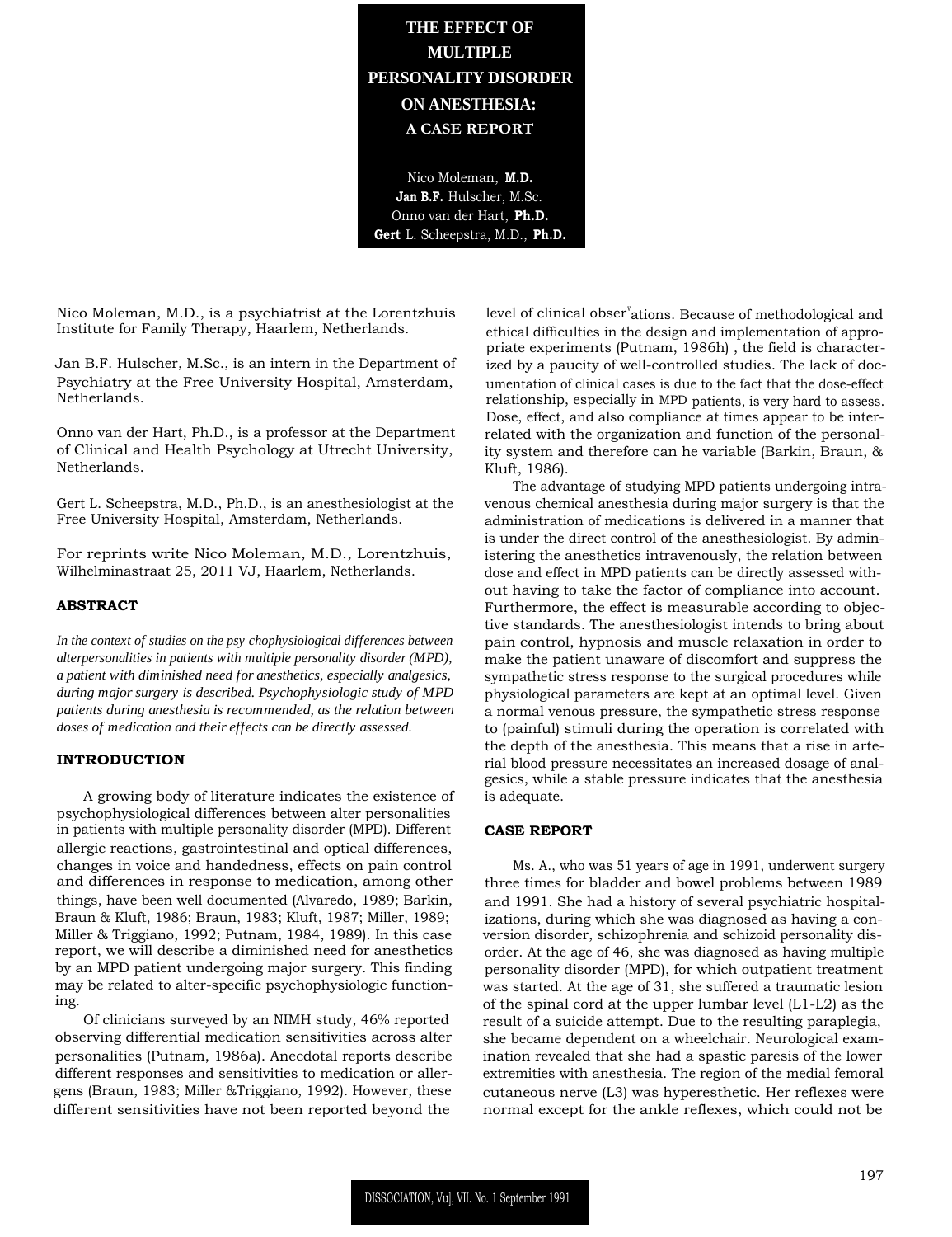elicited, and the plantar reflexes which were unresponsive. The spinal lesion also resulted in chronic micturition problems due to a neurogenic bladder, and obstipation. She was hospitalized three times in the period 1989 to 1991 for the surgical treatment of these bladder and bowel complications. For years she used a daily dose of diazepan 10 mg. and cyclobarbital calcium 200mg., at bedtime for insomnia. Liver and kidney functions were all within normal ranges.

Surgery was performed under general anesthesia. The medication dosages are indicated in Table 1. As hypnotics, propofol (Diprivan) or isoflurane (Forene) was used. Alfentanil (Rapifen) was administered as analgesic. A sufficient depth of anesthesia was reached with this combination to avoid unwanted stress responses. Vecuronium (Norcuron) was given as non-depolarizing muscle relaxant. During each operation the patient's blood pressure was low-normal to decreased, indicating a somewhat strong degree of analgesia. There was no use of hypnotic interventions pre-operatively. The patient stated that before and after the operation her adult alters were in control, and that she distanced herself from the fear for the surgical procedures by putting a child alter in charge. Back on the ward the patient reported: "It is not me but the child who underwent the operation."

The patient's subjective account is especially intriguing because her need for anesthetic medication was rather atypical. Table 1 shows that the patient received the normal amount of muscle relaxants during each operation. However, the dose of analgesics was quite divergent from the norm: She needed only 16 - 33% of the amount normally used in comparable non - MPD patients. The doses of hypnotics were somewhat lower than normal, 50 - 80% of the usual dosage during surgical procedures.

| TABLE 1<br>Dosages of Anaesthetic Drugs Administered                                |                       |                       |                                               |
|-------------------------------------------------------------------------------------|-----------------------|-----------------------|-----------------------------------------------|
|                                                                                     | Muscle relaxant       | Analgetics            | Hypnotics                                     |
|                                                                                     | Vecuronium (Norcuron) | Alfentanil (Rapifen)  | propofol (Deprivan) or<br>isoflurane (Forene) |
| Normal dosage ranges<br>(Miller, 1990)                                              | $0.03 - 0.06$ mg/kg/h | $0.7 - 1.2$ pg/kg/min | $6-9$ mg/kg/h propofol<br>0.8-1.0% isoflurane |
| <b>First operation dosages:</b><br>continent urostoma<br>(operation time: '7 hours) | $0.03 - 0.06$ mg/kg/h | $0.24$ pg/kg/min      | $4$ mg/kg/h<br>propofol                       |
| Second operation dosages:<br>revision urostoma<br>(operation time: 3 hours)         | .03-0.06 $mg/kg/h$    | $0.12$ pg/kg/min      | 6 mg/kg/h<br>propofol                         |
| Third operation dosages:<br>anus prenaturalis<br>(operation time: 3 hours)          | $0.03 - 0.06$ mg/kg/h | $0.12$ pg/kg/min      | $0.6\%$ isoflurane                            |

\*All doses are given in milligrams per kilogram (mg/kg) of bodyweight (bw). They are administered over time, expressed as mg/kg 1 hour  $(mg/kg/h)$ . Over the age of six years requirements of anesthetic drugs for children expressed in mg/kg BW are in the same range as those for adults.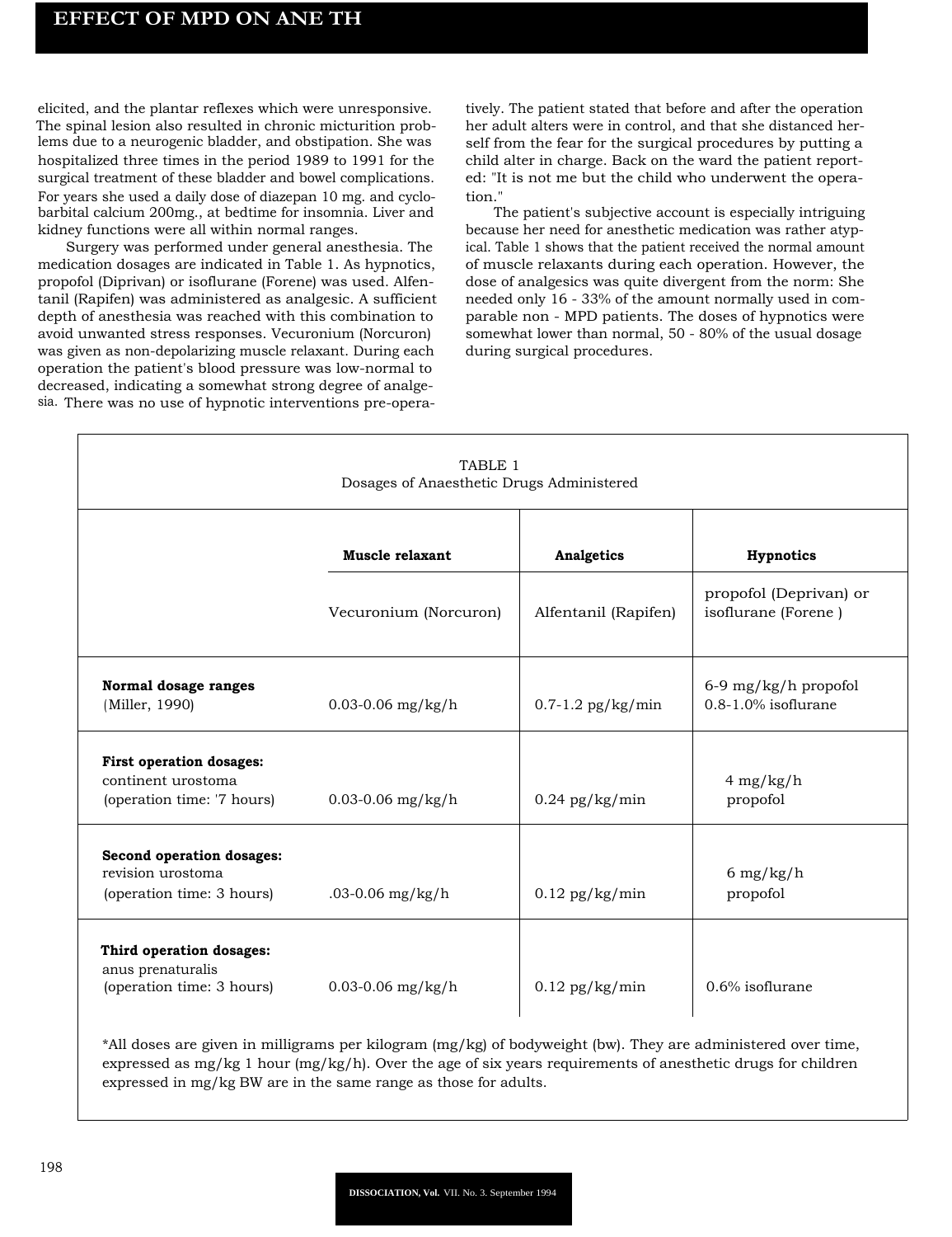### **DISCUSSION**

In general, a paraplegia after total or partial traumatic transsections of the spinal cord does not abolish the need to suppress the sympathetic nervous system during surgery. In the case under discussion, the major part of the efferent innervation of the surgical area was conducted through spinal cord segments higher than LI and L2, suggesting the need for a normal level of analgesic medication (Katz, Benumof, & Kadis, 1981). Furthermore, an increased need of analgesics would have been expected in this case because the patient had used benzodiazepines and barbiturates for many years. Because of enzyme-induction in response to the use of such medications, it could have been anticipated that this history of medication use would have led to the increased metabolism of these drugs, and therefore to increased medication requirements.

The patient under discussion here had suggested that a child alter was in control while she was being prepared for each of the respective operations. This may have been correlated with or caused the decreased need for anesthetics. This phenomenon has much in common with unpublished clinical observations by many clinicians in several nations that some MPD patients need lower doses of sedatives when a child alter is in control (Suzette Boon, personal communication, 1992).

An interesting obser ation was that Ms. A's need for postoperative analgesia was much higher than in patients without MPD in similar situations, in significant contrast to her diminished need for anesthesia during the operations. This is consistent with, but does not prove, that different alters were in charge during the operation and the post-operative period.

The change of alters here seems to be triggered by the patient's intense anxiety about the operations, which she perceived as threats. This sequence of dissociative phenomena being triggered by intense affect is also described in a discussion of the partus stress reaction, in which extreme panic during delivery is followed by dissociation (Moleman, van der Hart, & van der Kolk, 1992). Modern research studies confirm this relationship between traumatic stress and immediate dissociative reactions (Holen, 1993; Koopman, Classen & Speigel, 1994; Marmar, et al., 1994) and these findings seem consistent with recent attempts to integrate network models of memory with insights from research on dissociation and MPD (Yates & Nasby, 1993; Li & Spiegel, 1992) . These models propose that negative affect might influence the inhibitory quality of links between items of memory which would parallel the process of dissociation.

In our clinical example the patient described her switching process in terms of distancing herself from the fear by putting a child alter in charge. In terms of neural network theory, it might be described as the connection of nodes i.e., a group of structural elements of a memory network that prevent the fear response from entering or sta ying in consciousness via inhibitory linkages (Yates & Nasby, 1993). Meanwhile, an excitory stimulation might have activated a group of nodes, together constituting the neural network

of this child alter, to reach consciousness (Yates & Nasby, 1993).

This case report seems to suggest that patients with MPD may have different reactions to anesthetics as compared with non-MPD patients. If, as this case suggests, the reaction to the anesthesia is different among alters, it is important to monitor the physiological parameters carefully during the operation and during the post-operative period: A switch between alters might necessitate a totally different dosage of the drugs. As the administration of anesthetics before and during major surgery constitutes awell-controlled situation, with 100% compliance, we recommend that differential need for anesthetics will he more systematically studied in future . psychophysiological research on MPD. ■

### **REFERENCES**

Alvaredo, C.S. (1989). Dissociation and state specific psychophysiology during the nineteenth century. *DISSOCIATION, 2,* 160-168.

Barkin, R., Braun, B.G., & Kluft, R.P. (1986). The dilemma of drug therapy for multiple personality disorder. In B.G. Braun (Ed.), *Treatment of multiple personality disorder* (pp. 107-133). Washington, DC: American Psychiatric Press.

Braun, B.G. (1983). Psychophysiologic phenomena in multiple personality and hypnosis. *American]ournal ofClinical Hypnosis,*26,124-137.

Holes, *A.* (1993). The North Sea oil rig disaster. In J.P. Wilson (Ed.), *International handbook of traumatic stress syndromes* (pp. 471- 478) . New York: Plenum.

Katz, j., Benumof, j., & Kadis, L.B. (1981). *Anesthesia and uncommon diseases: Pathophysiologic and clinical observations* (2nd. ed.) (pp. 494-495). Philadelphia: Saunders.

Kluft, R. P. (1987). *An* update of multiple personality disorder. *Hospital and Community Psychiatry,* 38, 363-373.

Koopman, C., Classes, C., & Spiegel, D. (1994). Predictors of posttraumatic stress symptoms among survivors of Oakland/Berkeley, Calif., firestorm. *American Journal of Psychiatry,* 151, 888-894.

Li, D., & Spiegel, D. (1992). A neural network model of dissociative disorders. *Psychiatric Annals,* 22,3, 144-147.

Marmar, C.R., Weiss, D.S., Schlenger, W.E., Fairbank,J.A.,Jordan, B.K., Kulka, R.A., & Hough, R.L. (1994). Peritraumatic dissociation and post-traumatic stress in male Vietnam theater veterans. *American\_ journal of Psychiatry,* 151, 902-907.

Miller R.D., (Eel.). 1990. *Anesthesia* (3rd Ed.), Churchill Livingstone.

Miller, S.D. (1989). Optical differences in cases of multiple personality disorder. *journal of Nervous and Mental Disease,* 177, 480- 486.

Miller, S.D., & Triggiano, P j. (1992). The psychophysiological investigation of multiple personality disorder: Review and update. *American journal of Clinical Hypnosis,* 35, 47-6I.